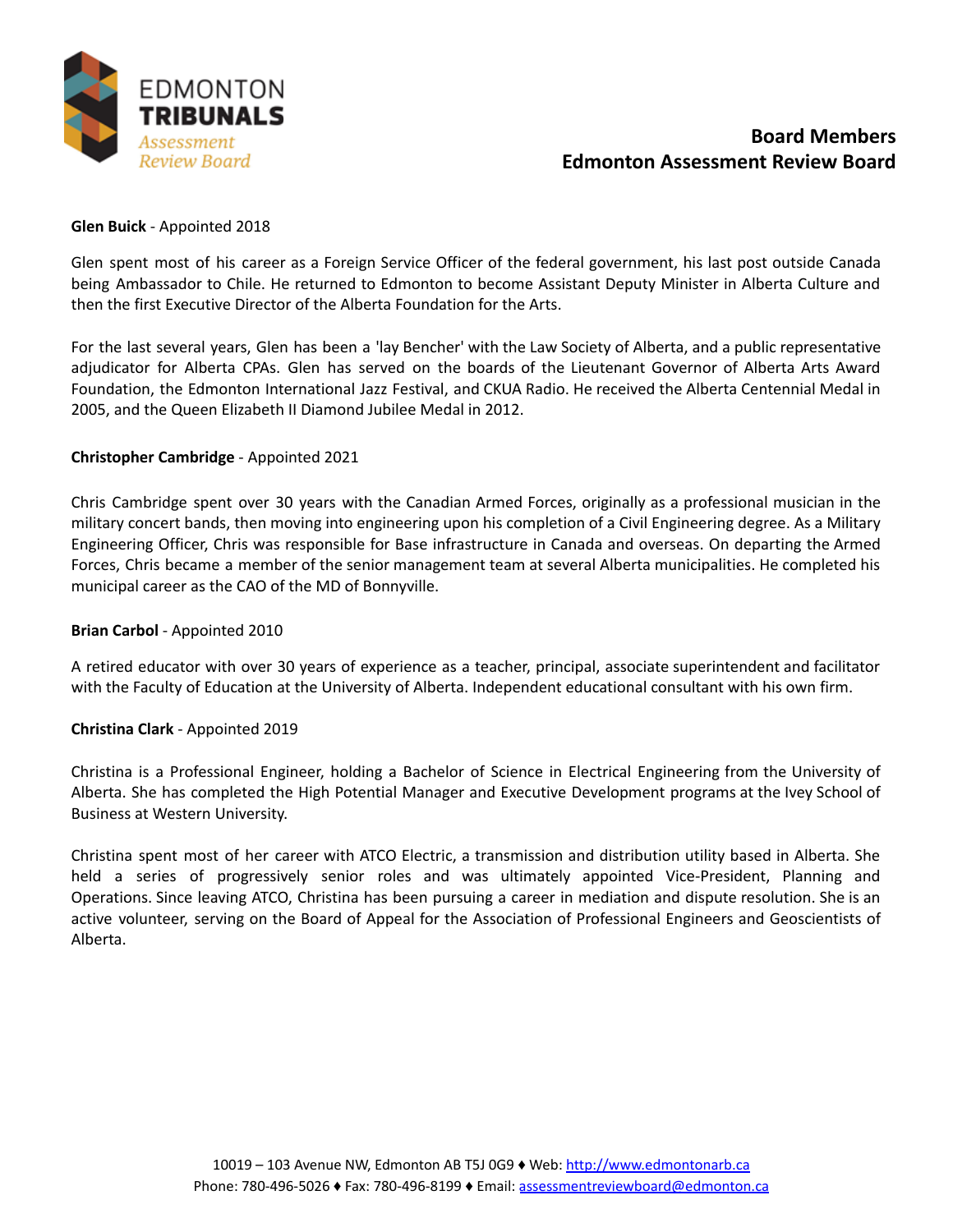## **Greg Dahlen** - Appointed 2022

Greg has enjoyed a 30-yr career within the assessment and taxation professions. The majority of Greg's employment was with the City of St. Albert, as Director of Assessment and Taxation, and as the appointed City Assessor. Greg also has experience with the assessment process in B.C., having worked for B.C. Assessment for seven years. Greg holds the A.M.A.A. designation, has a Diploma in Urban Land Economics from UBC, and has two undergraduate degrees (B.A., B.Comm) from the University of Alberta. Greg has presented and mentored staff on assessment appeals at the LARB, CARB, MGB, and Court of Queen's Bench levels, within Alberta.

## **Ramey Demian** - Appointed 2020

Ramey is currently an active Associate Broker with 20 plus years of experience in both commercial and residential real estate. He has achieved the designation of Certified Commercial Investment Member. Ramey has instructed and trained numerous individuals preparing them for a real estate career. For the past few years, he has chaired and participated in discipline hearings with the Real Estate Council of Alberta.

## **Shari-Anne Doolaege** - Appointed 2018

Shari-Anne has a Master of Public Administration (MPA) degree, is a Qualified Arbitrator (Q.Arb) and a Certified Local Government Manager (CLGM). She is a small business owner with a 20-year background in municipal administration and consulting. Her current consulting practice focuses on strengthening board governance and decision-making capacity. She has held several provincial appointments as a municipal inspector to evaluate municipal processes, legislative compliance and the conduct of officials in various Alberta communities.

## **Wayne Dosman** - Appointed 2021

Wayne was born, raised and spent his working career in Edmonton. He holds a Bachelor of Science (BSc) degree, a Graduate Diploma in Management (GDM) and a Master of Business Administration (MBA) degree. Wayne has 40 years of real estate finance and valuation experience with various regional, national and international financial institutions. Actively involved in numerous local businesses, sports and community organizations, Wayne has a special passion for soccer having been involved in playing, coaching and organizing the sport in Edmonton.

## **Robert (Merle) Forseth** - Appointed 2016

Merle started his career in assessment with the Province of Alberta, having previously worked as a finishing carpenter. Merle worked for the Province until being hired as an assessor by the City of Edmonton. Merle obtained his designation of Accredited Municipal Assessor of Alberta. He also completed his Certificate in Real Property Assessment. Merle had the opportunity to experience all fields of assessment before advancing into the position of Manager of Residential Assessment.

#### **Lisa Heighington** - Appointed 2022

Lisa is a registered nurse who has spent over 30 years working in healthcare in the Edmonton area. Her roles included disability management, transplant coordinator, nurse educator and most recently, she worked as the medical adjudicator for the Victims of Crime Program with the Alberta Government. She has also worked as a legal nurse consultant. Lisa was a public member of the Criminal Injuries Review Board, and for the last four years she has participated in discipline hearings for the College of Registered Nurses of Alberta.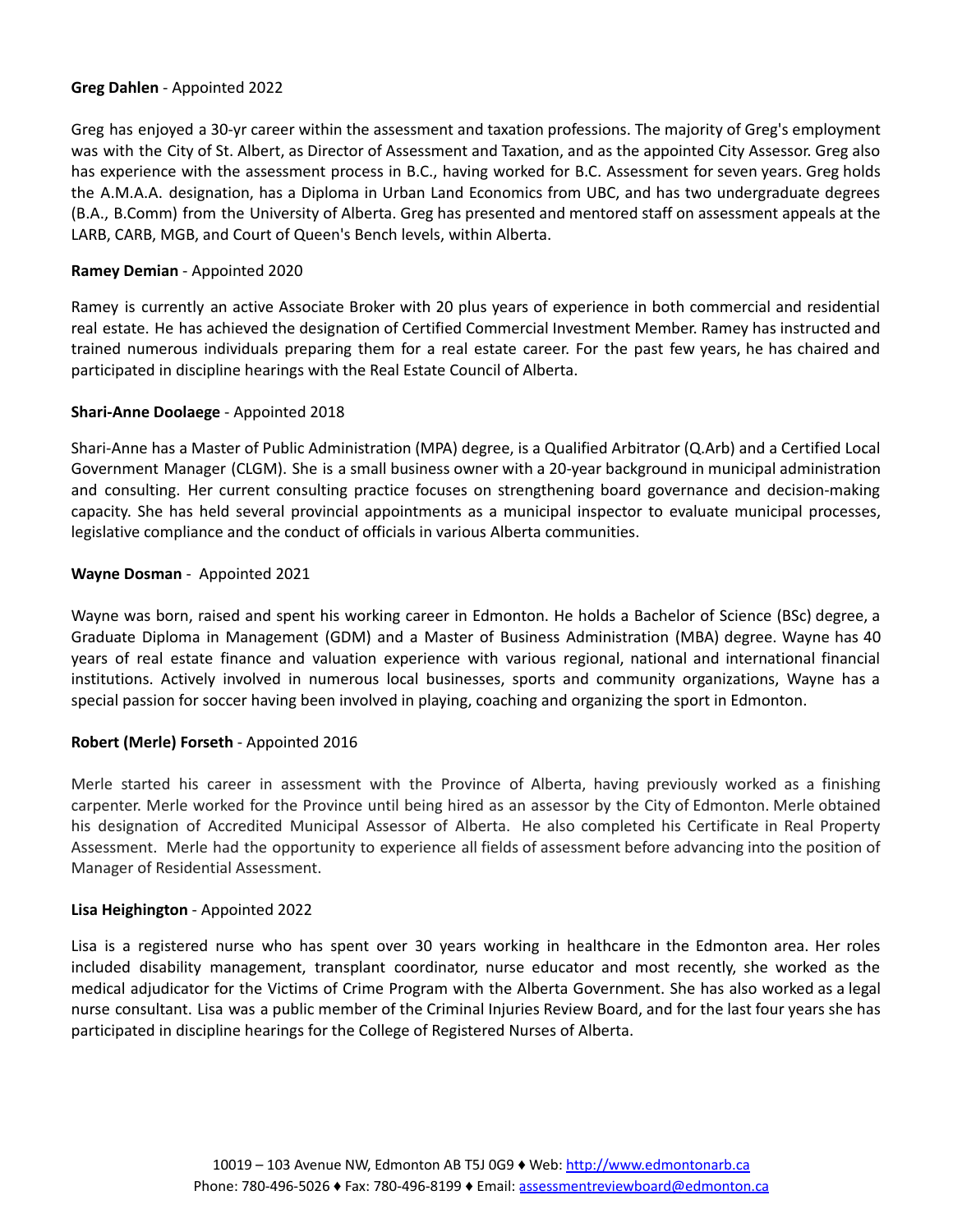## **Neil Hryciw** - Appointed 2021

Neil was born and raised in Edmonton. He graduated from the NAIT Business program with honours in 1989 and continued his education by completing all Appraisal Institute of Canada courses and articling time. His 30-year career in commercial real estate in Edmonton has included appraising, lending and development. In 2020 Neil established 360 CRE Consulting Inc. and provides advisory services to clients across Canada.

## **Brian Kiely** - Appointed 2020

Brian is a retired minister having served the Unitarian Church of Edmonton for 22 years. As part of that role, he was elected to lead national and international denominational boards. With that congregation, he helped sponsor two refugee families and has been active in numerous social justice activities including choice in dying advocacy and numerous Pride related events.

## **Jerry Krysa** - Appointed 2022

Jerry is a retired Accredited Municipal Assessor of Alberta with both urban and rural experience, and a former manager of the Edmonton Assessment Review Board. Since retirement, he has served on several quasi-judicial tribunals including the Municipal Government Board, Surface Rights Board and Land Compensation Board, and is a current member of the federal Payments in Lieu of Taxes Dispute Advisory Panel.

## **Kanwal Lali** - Appointed 2021

Kanwal grew up in England, where she received her BSc. in Biochemistry from the University of London. She emigrated to Canada 40 years ago and earned her Chartered Professional Accountant designation in Alberta. She has worked in many executive management and strategic leadership roles with many organizations including Deloitte, Crown Corporation, Government of Alberta and most recently as the Director of Taxation for the City of Edmonton.

Kanwal has over 30 years of private sector, municipal, and provincial government experience in executive management, strategic planning, and customer service. Currently, she manages her consulting company that specializes in providing services to learn, acquire, and manage knowledge for personal and business

#### **George LeBlanc** - Appointed 2018

George is a graduate of NAIT. He retired in 2016 after a 35-year career at the Canada Revenue Agency. He was a member of the Discipline and Appeal Tribunal Rosters of CPA Alberta and its predecessor, CGA Alberta, for over 20 years.

#### **Cheryl Luchkow** - Appointed 2016

Cheryl graduated from the University of Alberta with a Bachelor of Arts and Master of Education degrees. Her 28-year career at the U of A provided her with experience in governance, decision making, budget management, risk and assessment and leadership development. She served 13 years as the U of A's Assistant Dean of Students and the University's Information Officer on Appeals and Grievances. Prior to working at the U of A, Cheryl operated a home-based business and worked in private industry. Cheryl now dedicates her professional time to providing consulting services specializing in policy development, leadership development and communication.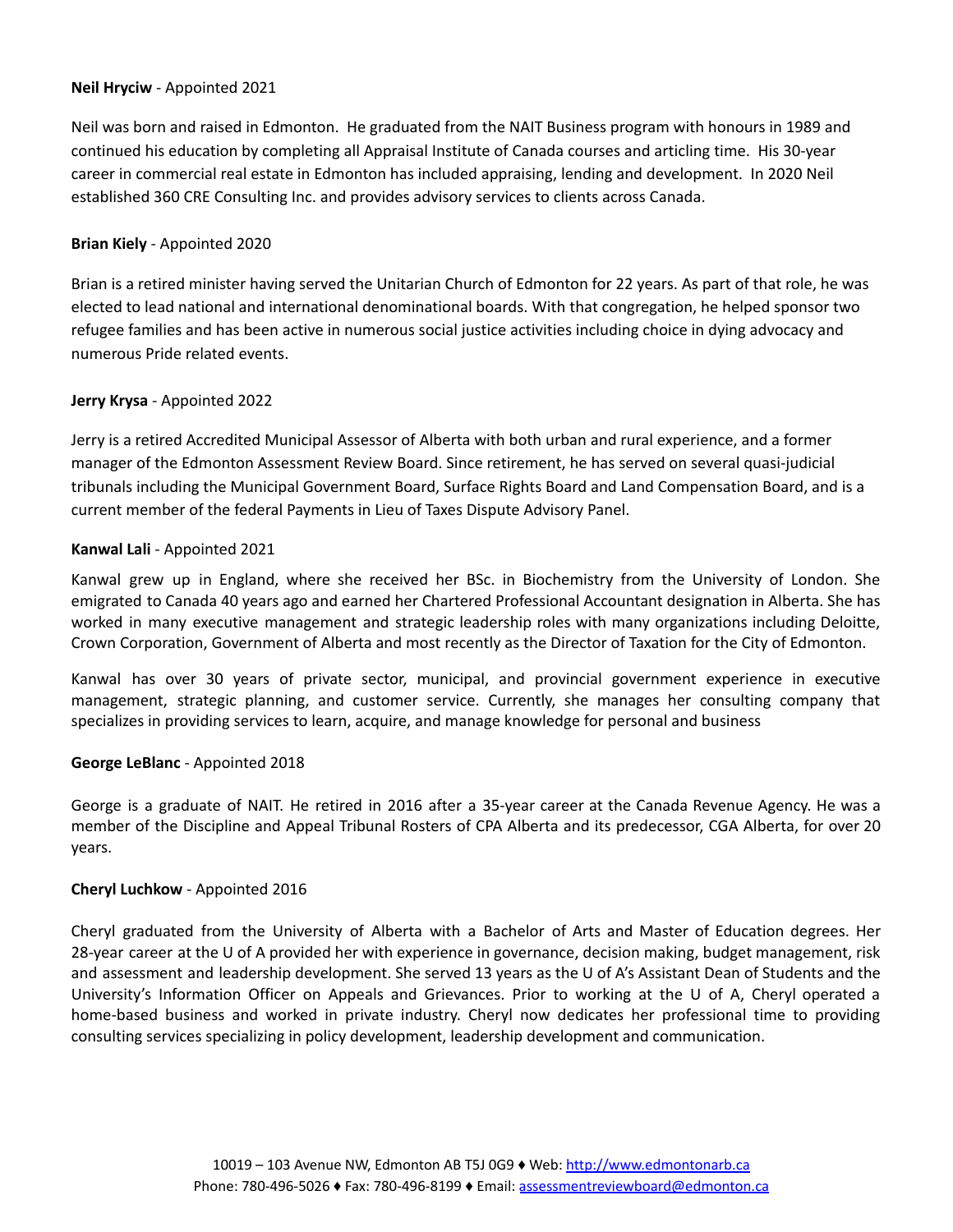## **Sheila McNaughtan** - Appointed 2020

Sheila obtained a law degree at the University of Alberta. She practiced law in Alberta with Reynolds Mirth Richards and Farmer LLP focusing on municipal and land use planning matters. Sheila was awarded the designation of Queen's Counsel in 2010 and is now retired.

## **Neill McQuay** - Appointed 2017

A retired Civil Engineer with over 37 years of experience in Alberta's public and private sector, as a specialist in Public-Private Partnerships for the Alberta government and expertise in the design and construction of municipal infrastructure and highways.

## **Tammy Pidner** - Appointed 2022

Tammy is an accountant, active community volunteer and former Executive Director at Edmonton Economic Development Corporation. She has served on the University of Alberta Senate, the Boards of CKUA and Sage Seniors Association, the Nominating Committee of APEGA and the City's Edmonton Salutes Committee and Winter City Advisory Council. Tammy has a master's degree in communications and a certificate in conflict resolution and negotiation.

## **Mary Sheldon** - Appointed 2022

Graduate degree in history from University of Toronto and degree in law from the University of Alberta. Practiced corporate/commercial law, real estate law, and wills and estate law in Edmonton. Also acted as a justice of the peace for the Province of Alberta for many years.

## **Jasbeer Singh** - Appointed 2021

Jasbeer has been a long-time resident of Edmonton. He began his working career as a commissioned officer in the Army Corps of Engineers; served in various combat and project management positions and rose to the rank of Major. Upon immigration to Canada, he served in IT; starting as a senior programmer-analyst and graduated to the role of business planning manager for IT, at Telus. Following that, he delved into some entrepreneurial pursuits, in the construction industry, and in financial management.

Jasbeer also has a B. Comm. degree and specialized education and training in IT, Project Management, and Financial Planning. He has been a certified insurance professional and a licensed mortgage broker. Mr. Singh has previously served on the ARB and most recently, on the MGB.

#### **Judy Tran** - Appointed 2020

Judy has 15 years of experience in corporate accounting, specializing in financial reporting and budgeting. She is currently working as a consultant providing financial analysis and review for clients in municipal government. Her management experience includes working in government and private-sector corporations as well as board treasurer in non-for-profit organizations. She is also a real estate investor and manages properties within the Edmonton area.